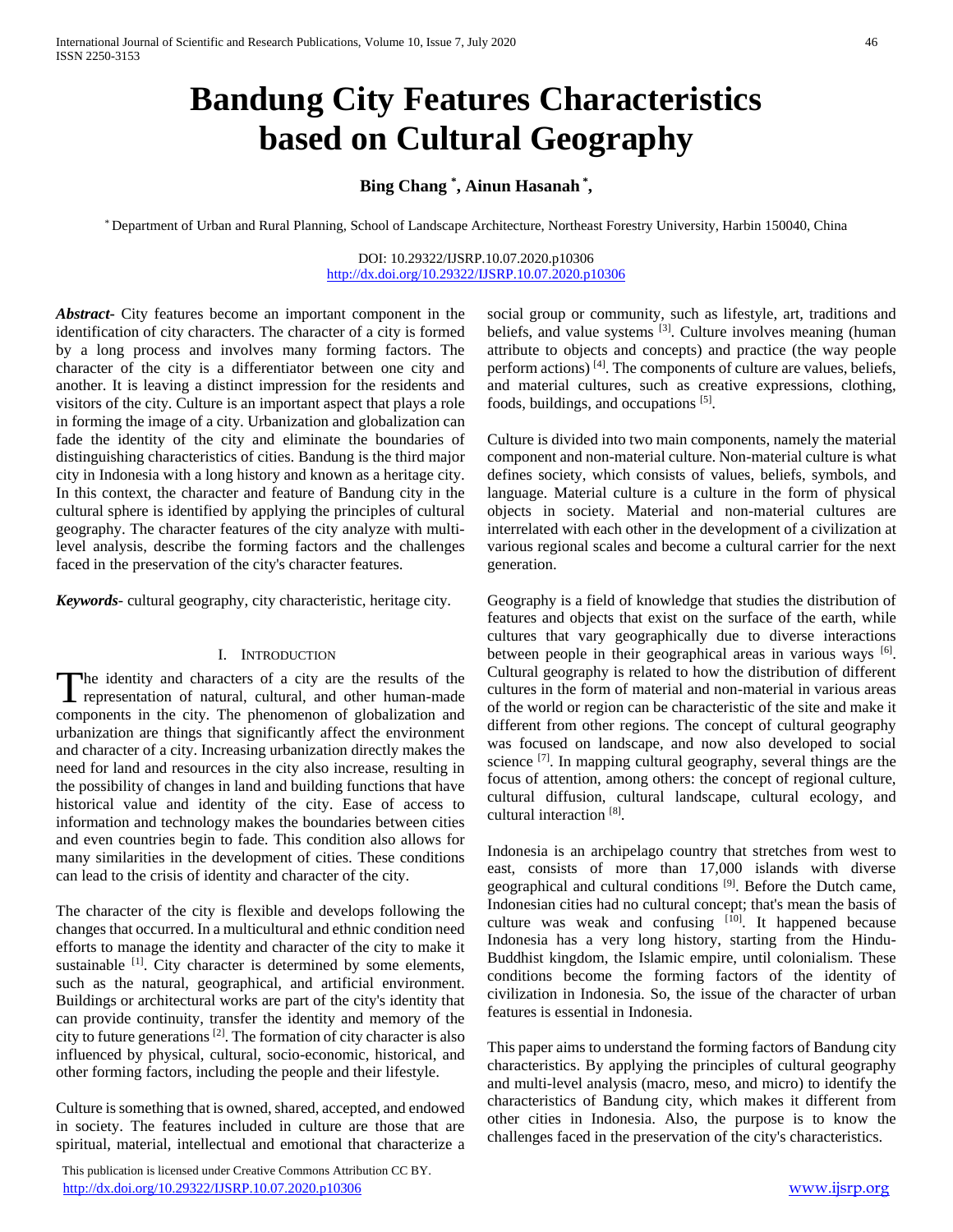# II. MATERIAL AND METHOD

The identification of characteristics and features involves the history of the city, culture, physical condition, and spatial character of the city. The scope of this research is the city center of Bandung. Using study literature to obtain data about Bandung city history and development. Collect some previous-related researches in the scope of Bandung city to support the data obtained. The detailed and in-depth literature study conducted to get the characteristics of the features, forming factors, and identity of Bandung city.

Besides the literature study, the data needed are the map of Bandung city and some documents from the city government and related agencies, for example, the list of material and non-material cultures that exist in Bandung city. The map of heritage buildings distribution also obtained from the Department of Culture and Tourism in Bandung City Government. Field surveys conducted to observe the factual condition of building units that showed on the map. Photographs obtained from field observations are used as materials for research. The short interview also conducted with the local government to get the general and specific introduction about Bandung city's cultural aspect and the efforts to maintain it that has done by the government and communities in Bandung city.

The data obtained analyzed in three scales (macro-meso-micro) to understand Bandung city characteristics comprehensively from a broader scope to detail (unit). Combination of these material and method are capable of providing the comprehensive result of character identification in a city, especially in the cultural aspect.

## III. RESULT AND DISCUSSION

## *3.1 Bandung City*

Bandung is the third-largest city in Indonesia, which is located at an altitude of 700 m above sea level in West Java Province. Bandung is surrounded by volcanic mountains that make this city has lower temperature compared to other cities in the tropics [11]. 52% of Bandung city is used as a settlement  $[12]$ . Bandung is one of the activities centers during the Dutch colonialism era. In the formation of Bandung city morphology, the colonialism era played an important role [13]. At that time, the northern Bandung area was more developed with much luxurious housing owned by the Dutch colonizers, while in the southern part, the condition was inversely [14].

In brief, important events and developments in the history of the formation of Bandung City can be seen in the following table 1  $[15]$ :

|  | Table 1. Important Events and Development of Bandung City History |  |
|--|-------------------------------------------------------------------|--|
|  |                                                                   |  |

| Period                                  | Explanation                                                                                                    |
|-----------------------------------------|----------------------------------------------------------------------------------------------------------------|
| 9th<br>century<br>16th<br>tΩ<br>century | Bandung area and its surroundings are<br>under the authority of the Hindu<br>Kingdoms (Tarumanegara, Kuningan, |

|               | Galuh, and Sunda Pajajaran<br>Kingdoms).                                                                                                                          |
|---------------|-------------------------------------------------------------------------------------------------------------------------------------------------------------------|
| $1615 - 1677$ | The influence of Islam and Islamic<br>culture began to spread in the<br>mountains area of Bandung by the<br>Cirebon Sultanate and then the<br>Kingdom of Mataram. |
| 1677 - 1799   | The area of Bandung and its<br>surroundings is controlled by<br>Vereenigde Oostindische Compagnie<br>(VOC) or the Dutch East Indies<br>Company.                   |
| 19th century  | The VOC went bankrupt, and the<br>Bandung area was taken over directly<br>by the Dutch Government.                                                                |
| 1905          | Bandung's population is 47,500, with<br>details: 2,200 Europeans; 3,800<br>Chinese, Arabs, and non-Asians.                                                        |
| 1906 - 1940   | At this time, Bandung became the<br>independent Municipality by<br>implementing a decentralized<br>government structure.                                          |

In terms of population, Bandung city is inhabited by several kinds of religions and tribes. Data from the Central Statistics Agency shows that the community of Bandung city is 91.798% Muslim, 5.398% Protestant Christian, 2.228% Catholic, 0.071% Hindu, 0.493% Buddhist, 0.007% Confucian, and the rest are other faiths [16]. The majority of tribes who inhabit Bandung city are Sundanese, followed by migrants, namely Javanese, Chinese, Arabic, Indian, and other ethnic groups from outside the region. The diversity of tribes and religions makes Bandung City heterogeneous. Related to spatial aspect in Bandung, the need for space has a significant influence on the transformation of buildings and land-use, when compared with historical, cultural, and religious factors  $[17]$ . Besides, changes in land ownership also affect changes in the function of the building and land [18].

## *3.2 Cultural Identification of Bandung City*

The culture of Bandung City can be identified by classifying various types of culture that exist into two big groups, namely culture that is material and non-material.

The non-material culture that exists and develops in Bandung city [19], among others:

 $\Box$  Oral traditions: hereditary stories, fairy tales, rhymes, folklore, myths, legends, and other forms of oral traditions that are transmitted from generation to generation orally;

 $\Box$  Customs: certain values in the community, such as cooperation, *ngaronda*, *jamasan pusaka*, *marak lauk*, *babarit* tradition and *hajat sasih*;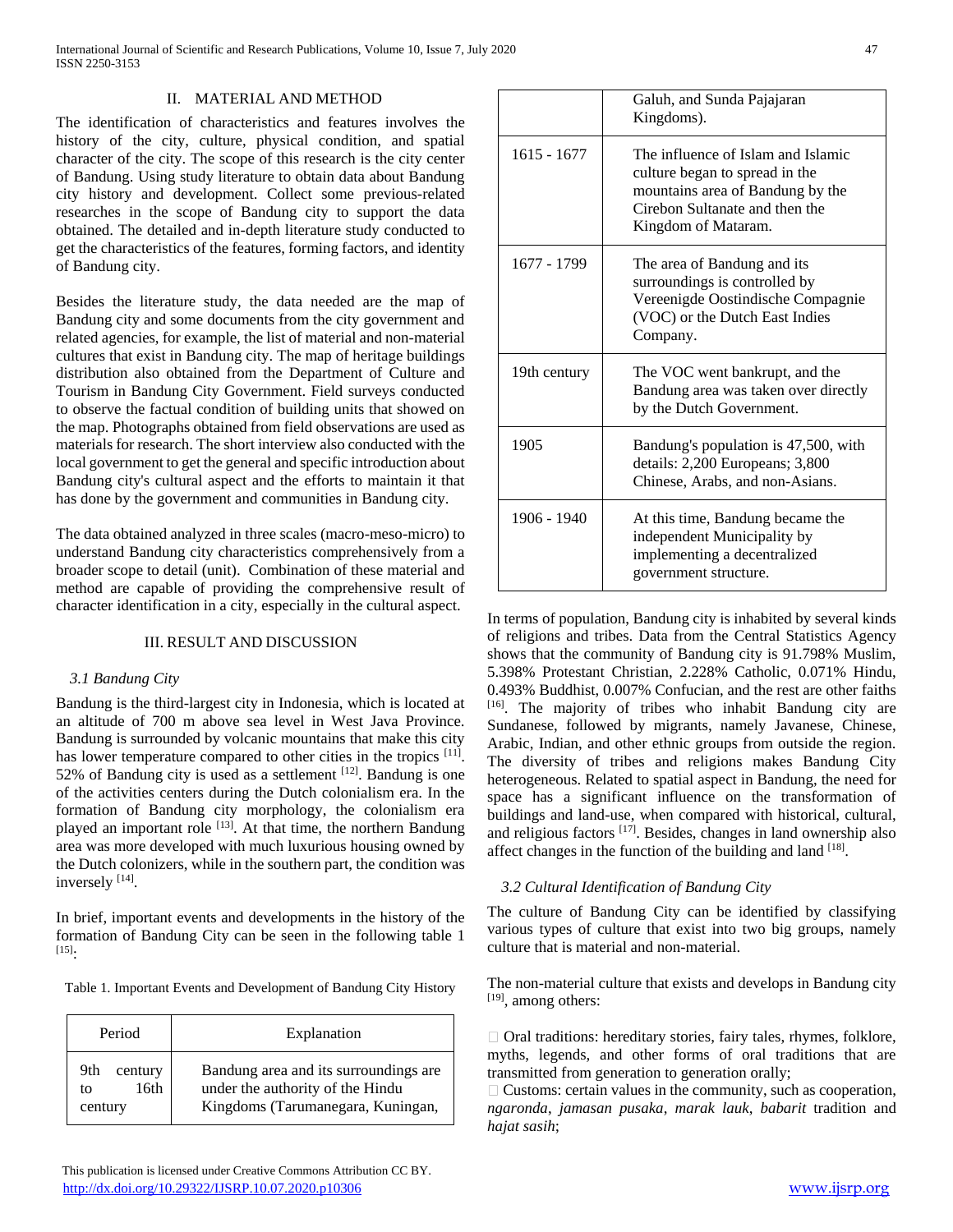$\Box$  Rite: procedures for carrying out a ceremony or activity which is passed down from generation to generation and containing specific values, such as procedures for the commemoration of death, birth, marriage, and other religious rituals;

Traditional knowledge: knowledge of methods or procedures for the development of material culture, for example, knowledge of craft making, traditional clothing, traditional medicine methods, special foods and drinks, and traditional fabrics;

 $\Box$  Art: the results of human creativity and activities that have a beauty value and are closely related to certain ceremonies or rituals. The types of arts that developed in Bandung city, among others: *karawita* art (sound art that is produced from vocals and instrumental), dance, theater, visual arts, and so on;

Languages: Sundanese, Sundanese youth language, Indonesian, and English;

Folk games: usually played in spare time, can be played with or without equipment; and

□ Traditional sports: *pencak silat*, *hadang*, stilt, sack races, debus, Sundanese *jati* fitness, and so on.

The material culture that exists and develops in Bandung city, among others:

 $\Box$  Manuscript: cultural heritage in the form of ancient texts that record the history of Bandung city and neatly stored in museums in Bandung.

 $\Box$  Traditional techniques: efforts to solve the problem of the lack of equipment in agriculture, so traditional technologies are made to support the sector. The results of conventional technology used in the city of Bandung are hoe, ax, *baliung*, *patik*, rake, and so on.  $\Box$  Cultural heritage: cultural heritage in the form of physical objects in Bandung city is divided into several categories, namely: cultural heritage buildings, cultural heritage sites, cultural heritage structures, and cultural heritage areas.

# *3.3 Spatial Distribution of Bandung Culture*

The non-material culture of Bandung City is spread evenly throughout the Bandung City area and is still being preserved by the local government and its people. One of the efforts made by the local government is to provide one working day in one week to use traditional clothing and interact with each other using local languages, and this is applied in all government agencies in the working area of Bandung city.

The spatial distribution of culture in Bandung City that is included in material cultures can be analyzed based on three levels, namely macro, meso, and micro levels.

# *3.3.1 Macro-level Analysis:*

At the macro level, Bandung city is thoroughly analyzed to see how the overall cultural distribution is. In Bandung Mayor Regulation No.921 in 2010, Bandung City is divided into six major regions, namely region I (Historic City Center Area), Region II (Chinatown/Trade Area), Region III (Defense Area and Security/Military), Region IV (*Sunda* Ethnic Area), Region V (Villa and Non-Villa Residential Area), and Region VI (Industrial Estate). Each region that divides the city of Bandung into six parts has its characteristics, which can be seen from the type of building, environmental conditions, and community activities in each region. The division six areas cannot be separated from the history of the past when the new city of Bandung was established.

Region I cover the Alun-Alun area, Asia-Africa street, Bandung City Government Office, Braga street, *Pakuan* Building, and Railway Bureau Company. In this region, many historical heritage buildings, the center of community activities, and tourist attractions. In Region II, which includes the Temple area and *Pasar Baru* (New Market), is a trading center in Bandung city, where the site is dominated by shophouses, the majority of which are ethnically Chinese, with strong buying and selling activities and Confucian religious activities at the Temple. There is no limit between Chinese and native residents in this region because they are used to living together  $[20]$ . Region III is a defense and security/military zone, which during the Dutch occupation period, was also a vital area with the same function. Many historical heritage buildings seem sturdy and strong with sharp building angles. Around this area, there is also a broad field that is used as a place for military training and other social activities. Region IV is often referred to as the Sundanese ethnic area with a densely populated area. *Tegallega* Square is included in this area, which is the center of Bandung's community activities. Area V (Villa and Non-Villa Housing) is a residential area which is dominated by typical buildings of valuable cultural heritage, some of them were works of famous architects during the Dutch occupation. This area is located in the northern part of Bandung city that is highland making it very comfortable as a residential area. This region was the most preferred area for Europeans because of the lower temperature than other places. The last site is Region VI, which is an industrial area that is dominated by buildings that function as support in the production process as well as the location for production goods sales.

## *3.3.2 Meso-level Analysis:*

At the intermediate level (meso), the cultural heritage of Bandung city is analyzed in a more specific scope that is quite representative of some of the Regions mentioned at the macro level. The meso level analysis was chosen in the Bandung downtown area, which became the concentration of community activities. Several cultural heritage buildings have been recorded by the local government, which is then mapped on the map of the distribution of cultural heritage buildings in Bandung city in Figure 2.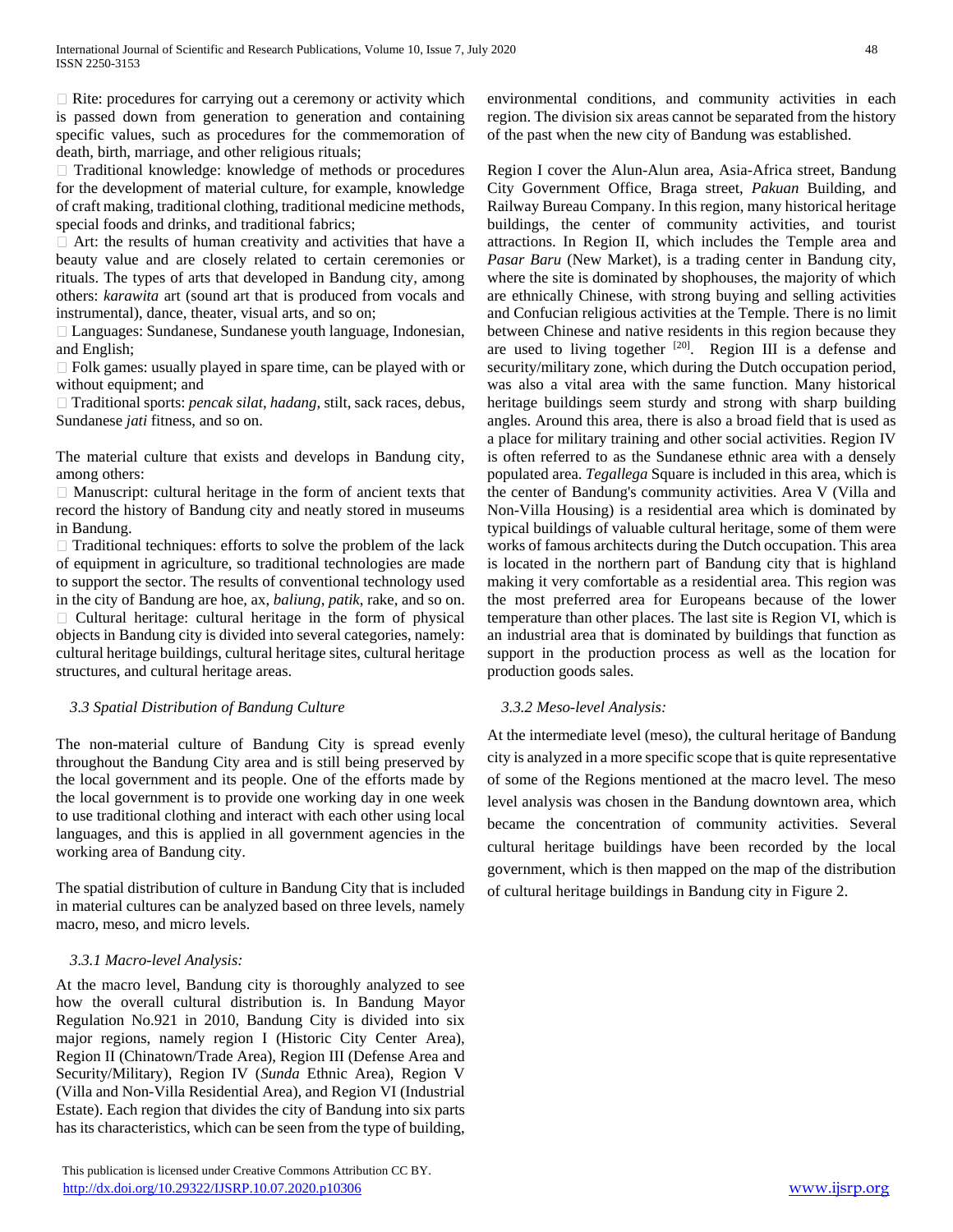

Figure 2. Distribution of Cultural Heritage Building of Bandung City in 2016

(Source: Bandung City Culture and Tourism Office, 2016)

Based on the map of the distribution of Bandung's cultural heritage buildings in 2016, described 17 units of cultural heritage buildings had been recorded that are scattered in several areas of the cultural heritage of the city of Bandung. From the analysis, it was found that the cultural heritage buildings that were successfully mapped were in Regions I, III, and V.

# *3.3.3 Micro-level Analysis:*

The micro-level analysis chosen in this study was 17 units of cultural heritage buildings scattered in Bandung city center according to the map of the distribution of cultural heritage buildings in 2016 from the Department of Culture and Tourism of Bandung City. Analysis at the unit level of this cultural heritage building aims to see how cultural products made by humans are influenced by the colonial architectural style or even combination with the traditional style that developed in a certain period. The analysis explains each building's name, built year, and architectural style. Besides, the explanation also describes building appearance, location, and features.

| Table 2. Building Unit Analysis |  |  |
|---------------------------------|--|--|
|---------------------------------|--|--|

| No       | Picture | Explanation                                     |  |
|----------|---------|-------------------------------------------------|--|
| Region I |         |                                                 |  |
|          |         | Name: Cicendo SLB Building<br>(built-in 1930)   |  |
|          |         | Function:<br>for<br>School<br>disability (deaf) |  |
|          |         | Style: Art Deco                                 |  |

 This publication is licensed under Creative Commons Attribution CC BY. <http://dx.doi.org/10.29322/IJSRP.10.07.2020.p10306> [www.ijsrp.org](http://ijsrp.org/)

|   |  | Description: Buildings with<br>concrete walls and high roof<br>to facilitate air circulation,<br>and wall colors that tend to be<br>soft with black natural stone<br>ornament on the exterior.                                 |
|---|--|--------------------------------------------------------------------------------------------------------------------------------------------------------------------------------------------------------------------------------|
| 2 |  | Name: Hotel Preanger (built-<br>in 1929)                                                                                                                                                                                       |
|   |  | Function: Hotel                                                                                                                                                                                                                |
|   |  | Style: Art Deco<br>Description: Concrete<br>as a<br>building material, flat roof,<br>streamlines domination on the                                                                                                             |
|   |  | with<br>exterior.<br>unique<br>ornaments on the outer pillars.                                                                                                                                                                 |
| 3 |  | Name: Pikiran Rakyat Daily<br>Building (built-in 1920)                                                                                                                                                                         |
|   |  | Function: Daily Newspaper<br>Office                                                                                                                                                                                            |
|   |  | Style: Neo Classic                                                                                                                                                                                                             |
|   |  | Description:<br>Shield<br>roof<br>(helmet)<br>roof),<br>flat<br>and<br>symmetrical facade with neat,<br>elegant lines, and the color of<br>the building is predominantly<br>white with beige and black<br>accents.             |
| 4 |  | Name: Savoy Homann Hotel<br>(built-in 1880)                                                                                                                                                                                    |
|   |  | <b>Function: Hotel</b>                                                                                                                                                                                                         |
|   |  | Style: Art Deco                                                                                                                                                                                                                |
|   |  | Description: Facing the main<br>streamlined<br>The<br>street.                                                                                                                                                                  |
|   |  | exterior with a curved section                                                                                                                                                                                                 |
|   |  | on one side of the building, a<br>flat roof, and a single tower                                                                                                                                                                |
|   |  | with a color that matches the<br>color of the main building.                                                                                                                                                                   |
| 5 |  | Merdeka Building<br>Name:<br>Bandung (built-in 1926)                                                                                                                                                                           |
|   |  | <b>Function: Museum</b>                                                                                                                                                                                                        |
|   |  | Style: Art Deco                                                                                                                                                                                                                |
|   |  | Description:<br>Flat<br>roofed,<br>geometric<br>precise<br>shapes<br>building facades. Square and<br>rectangular windows, smooth<br>building surface combined<br>with gold-colored ornaments<br>on the front (central pillar). |
|   |  |                                                                                                                                                                                                                                |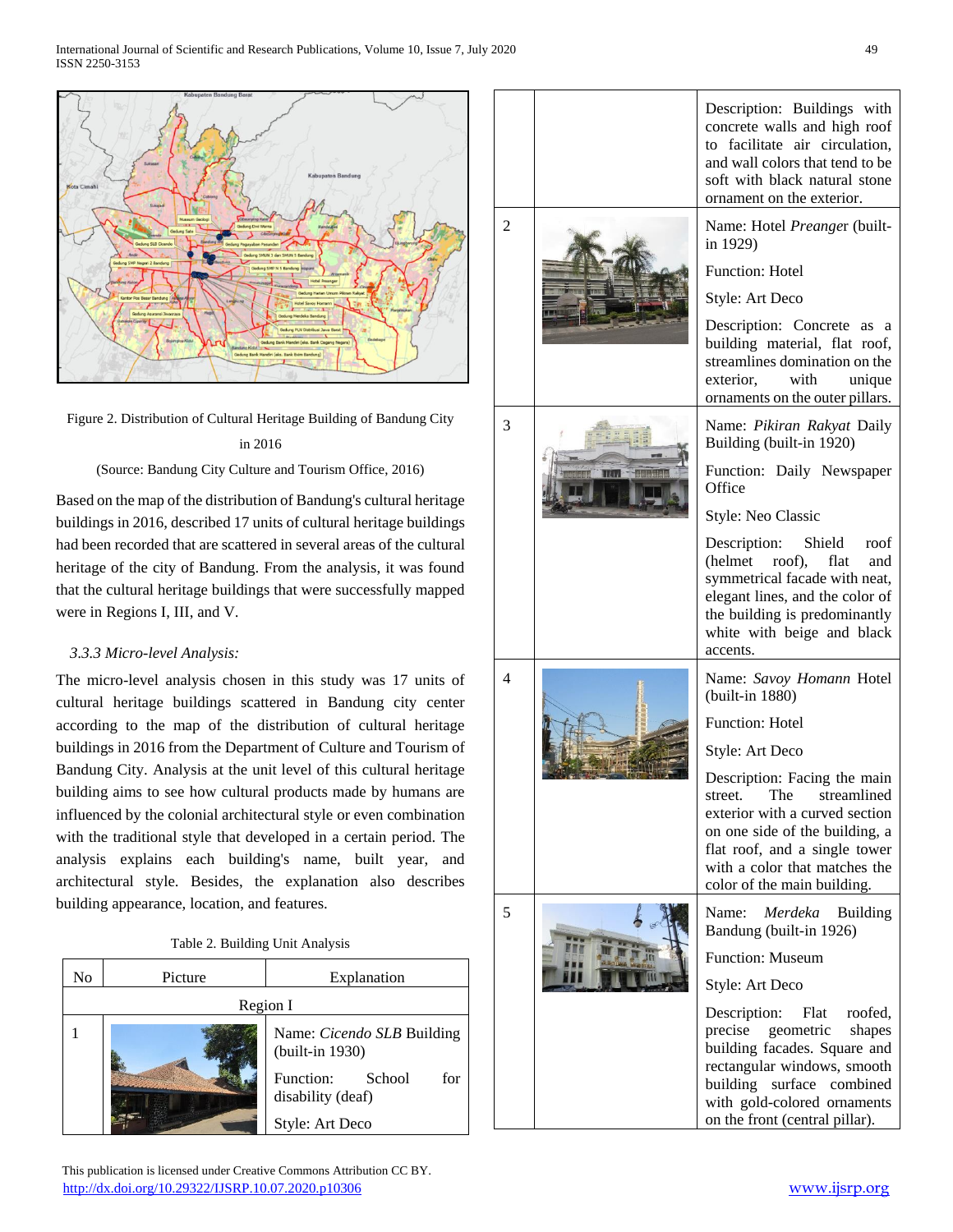| 6 |       | Name: PLN West<br>Java<br>Distribution Building (built in<br>the early 20th century and<br>inaugurated in 1939)<br>Function: Office of the State<br><b>Electricity Company</b><br>Style: Modern Functional                                                                                                                                       | $\mathbf \epsilon$ |
|---|-------|--------------------------------------------------------------------------------------------------------------------------------------------------------------------------------------------------------------------------------------------------------------------------------------------------------------------------------------------------|--------------------|
|   |       | (Art Deco Geometric)                                                                                                                                                                                                                                                                                                                             |                    |
|   |       | Description: A multi-story<br>Stacked<br>building.<br>roof.<br>rectangular windows shape,<br>light gray building color, with<br>a circular ornament on the top<br>of the building.                                                                                                                                                               |                    |
| 7 |       | Bank<br>Mandiri<br>Name:<br>Building (ex. State Trading<br>Bank) (built-in 1915)                                                                                                                                                                                                                                                                 |                    |
|   |       | <b>Function: Bank Building</b>                                                                                                                                                                                                                                                                                                                   |                    |
|   |       | Style: Neo-Classical (Art<br>Deco Ornamental)                                                                                                                                                                                                                                                                                                    |                    |
|   |       | Description: Located at the<br>crossroads of the main, has a<br>single big clock tower in the<br>corner with an entrance,<br>triangle roof and frame<br>ornament on the outside of the<br>window, and white as<br>the<br>dominant color of<br>the<br>building.                                                                                   |                    |
| 8 | AVE 7 | Bank<br>Mandiri<br>Name:<br>Building<br>(ex.<br>Bandung<br>Import-Export Bank) (built-in<br>1912)                                                                                                                                                                                                                                                |                    |
|   |       | <b>Function: Bank Building</b>                                                                                                                                                                                                                                                                                                                   |                    |
|   |       | Style:<br>Indische<br>Empire<br>Architecture / Neo-Classical /<br>Romanticism                                                                                                                                                                                                                                                                    |                    |
|   |       | Description: This building is a<br>typical Greco-Roman royal<br>building style that Equipped<br>with a pair of giant pillars that<br>united into the walls of the<br>building. It has thick walls<br>with high ceilings, equipped<br>with large iron-lined windows<br>and vents, and the color of the<br>building is white with gray<br>accents. |                    |

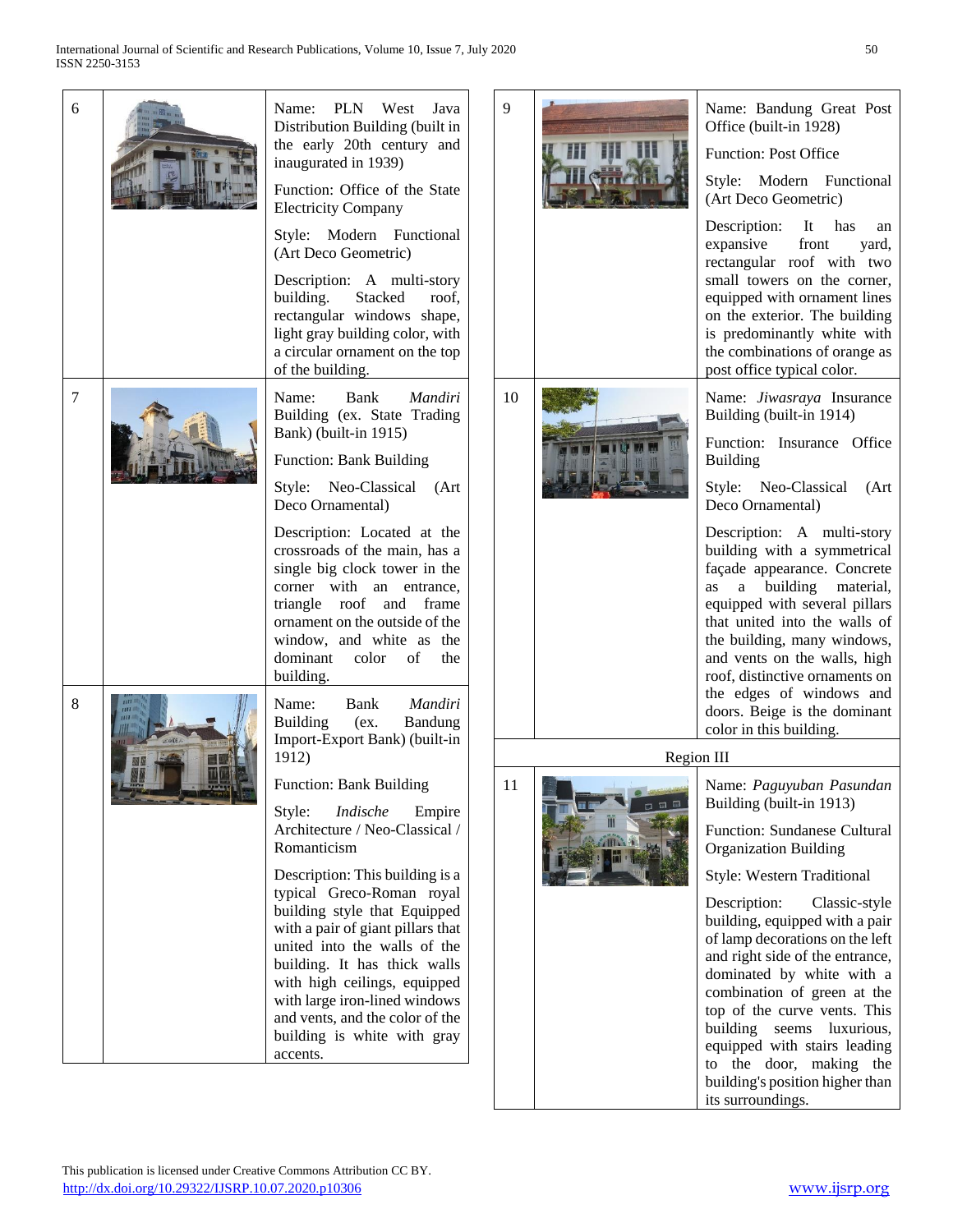| 12 |                     | <b>SMUN</b><br>Name:<br>3<br>and<br>5<br>Bandung Building<br>(built-in)<br>1953)                                                                                                                                                                                         |  |
|----|---------------------|--------------------------------------------------------------------------------------------------------------------------------------------------------------------------------------------------------------------------------------------------------------------------|--|
|    |                     | Function: Senior High School                                                                                                                                                                                                                                             |  |
|    |                     | Style: Modern Tropic                                                                                                                                                                                                                                                     |  |
|    |                     | Description: Kind of tropical<br>building with high walls, a<br>roof, with<br>pyramid<br>tall<br>rectangular windows on the<br>wall, has a large yard in the<br>front, and building color is<br>beige.                                                                   |  |
| 13 |                     | SMPN 5 Bandung<br>Name:<br>Building (built-in 1920)                                                                                                                                                                                                                      |  |
|    |                     | Function: Junior High School                                                                                                                                                                                                                                             |  |
|    |                     | Style: Indisch Style                                                                                                                                                                                                                                                     |  |
|    |                     | Description: Has a pair of<br>towers on the entrance sides,<br>piled roof, and multiple<br>facades aiming to create a<br>cool building. Beige is the<br>dominant color of<br>the<br>building.                                                                            |  |
| 14 |                     | Name: SMPN 2<br>Bandung<br>Building (built-in 1948)                                                                                                                                                                                                                      |  |
|    |                     | Function: Junior High School                                                                                                                                                                                                                                             |  |
|    |                     | Style: Indisch Style                                                                                                                                                                                                                                                     |  |
|    |                     | Description: The color of the<br>building is dominated by light<br>green. The building walls and<br>supporting poles are separated<br>by long hallways, have many<br>windows, and plenty of air<br>ventilation, with high<br>and<br>piled up-roof.                       |  |
|    |                     | Fro<br>Region V                                                                                                                                                                                                                                                          |  |
| 15 | III<br>抓<br>MUSEUM- | in<br>Geology<br>Name:<br>Museum<br>mo<br>(built-in 1928)                                                                                                                                                                                                                |  |
|    |                     | Ar<br>Function:<br>Geological<br>aco<br>Museum                                                                                                                                                                                                                           |  |
|    |                     | aes<br>Style: Art Deco                                                                                                                                                                                                                                                   |  |
|    |                     | tro<br>Description:<br>Flat<br>wall<br>de:<br>surfaces<br>and<br>edges,<br>sharp<br>ma<br>showing precise geometric<br>with rectangular<br>shapes<br>vei<br>windows.<br>building is<br>The<br>bu<br>predominantly<br>white, with<br>hea<br>window tints typical of wood. |  |



om the microanalysis, it can be seen that the architecture works Bandung adheres to the style of colonial architecture because most of it is the work of architects from the Netherlands [22]. chitectural buildings in Bandung are the result of the culturation of western and local cultures that pay attention to the sthetics and comfort of its users  $[23]$ . As one of the cities in the pics, various adaptation efforts have been carried out in the sign of architectural buildings in Bandung, for example, by aking walls and roofs higher and make many windows/air ntilation to facilitate air circulation and increase comfort in ildings. Besides, make layered facades (shading façade) as solar heat buffer and beautifying buildings [24].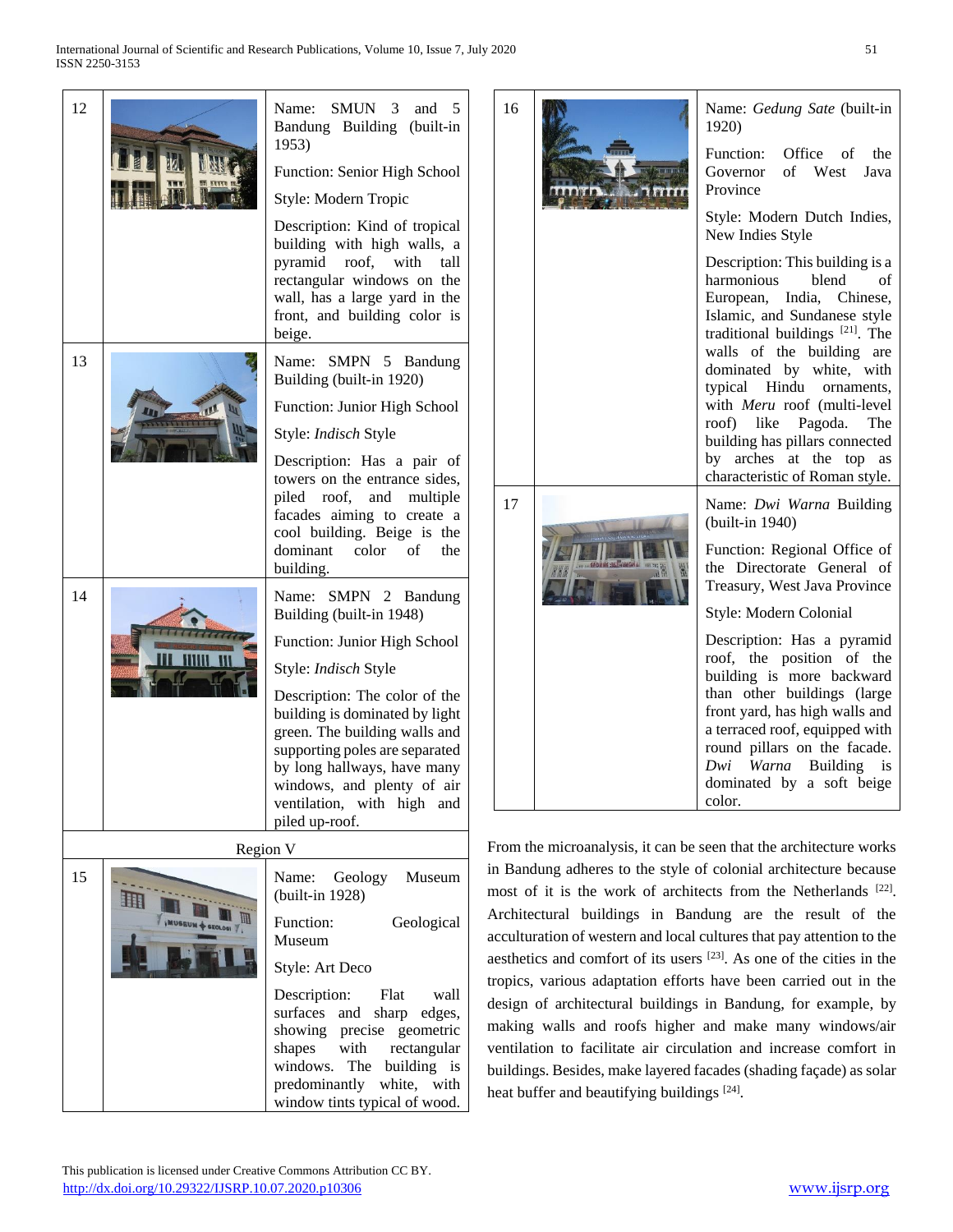These 17 buildings that analyzed in the micro-scale can be representative of Bandung city characteristic in the form of material culture, because of its strategic location, unique features, and long history behind them. But as a heritage city with various kinds of buildings, consideration of extended sample units in micro-scale analysis can be used in further research, which can cover different types of constructions, locations, and functions.

It is essential to highlight that non-material cultures in Bandung city mostly influence by the traditional or local tribes that were living in the area of Bandung city. The existence and maintenance of non-material cultures are supported by local government and communities in their daily activities. Interestingly, in the aspect of material culture, especially heritage buildings, the influence of traditional and local tribes precisely not as strong as in nonmaterial cultures. It proves in the colonial-style that implemented in observed heritage buildings. Another interesting finding is the colonial-style buildings also take the local condition in consideration of building construction. It can provide a style that can not be said as traditional or colonial. The combination style becomes the fundamental characteristic of Bandung city.

Efforts that have been made by the government and the people of Bandung city to maintain and preserve their culture is to make regulations relating to culture and cultural preservation. Besides, carefully inventorying all forms of culture in Bandung city, support the community to carry out activities that help cultural conservation. Re-function historical buildings that are scattered in the area of Bandung city to maintain, restore, and revitalize historic buildings without removing or changing their original shape. But on the other side, functional changing of buildings and land without regard to the initial conditions that still often occur in Bandung city can also eliminate the historical and cultural values contained. Also, the number of cultural heritage buildings that are not entirely recorded and mapped results in an inventory effort, not going well enough.

## IV. CONCLUSION

The city and its identity can leave an impression on residents and city visitors. In this paper, we presented Bandung city characteristics by applying cultural geography principles. Bandung as heritage city is the result of acculturation of diverse cultures and backgrounds harmoniously integrated that shape all forms of cultural products, from customs to architectural buildings. The long history of kingdoms, colonialization era, location, natural and social condition become the forming factors of Bandung city characteristics.

The results of this investigation show that Bandung city characteristic in cultural aspect is divided to non-material and material culture. Non-material culture spread in the city evenly. Non-material cultures are used and maintained by residents in their daily life. On the other hand, material culture as the physical objects analyzed in macro-meso-micro scales. In this context, material culture focuses more on heritage buildings in Bandung city. In macroscale, Bandung city is divided into six regions. In mesoscale, the scope is narrowed by three areas; then, in microscale, each building unit described. The significant finding shows the character that becomes a feature of Bandung city is the combination of colonial style that adapts to the surrounding environment and location. It shows the strong influence of the colonialization era in Bandung city identity.

Various types of culture can develop well in urban areas supported by the local government and society. It is expected in the future; all the cultural heritage in Bandung city is not only recorded but also can be mapped in detail to facilitate the promotion of tourism. Besides, the application of non-material culture in residents daily has to be more encouraged to face the modernization challenge. The rapid development of the city need considers the existence of cultural potentials. Also, the preservation of heritage buildings must maintain originality and historical value. This research has the potential for applications in city identity identification and assessment. In future work, the extensive and various samples can be used; it also can be applied in another study area.

#### ACKNOWLEDGEMENT

I would like to thank Bandung City Development Planning, Research and Development Agency, and Bandung City Culture and Tourism Office for their support in terms of supporting documents and directions related to the condition of Bandung City. This research also has been supported by CSC Funds in China (No. 2017SLJ025923).

#### **REFERENCES**

- [1] Kaymaz, I. Urban landscapes and identity. *InTech Advances in Landscape Architecture* 2013. p 739–760.
- [2] Yaldız, E., Aydın, D., Sıramkaya, S. B. Loss of city identities in the process of change: The city of Konya-Turkey. *Procedia - Social and Behavioral Sciences* 2014;140, 221–33.
- [3] UNESCO; World Bank Group. *Culture in city reconstruction and recovery*. France and USA: UNESCO & The World Bank. 2018.
- [4] Robbins, P. *Understanding cultural and human geography*. USA: The Great Courses; 2014.
- [5] Gibson, C., Waitt, G. Cultural geography. *Cultural Geography* 2009. p. 411– 424.
- [6] Robbins, P. *Understanding cultural and human geography*. USA: The Great Courses; 2014.
- [7] Hannam, K. Cultural geography. International Encyclopedia of the Social & Behavioral Sciences. 2nd ed. Elsevier; 2015.